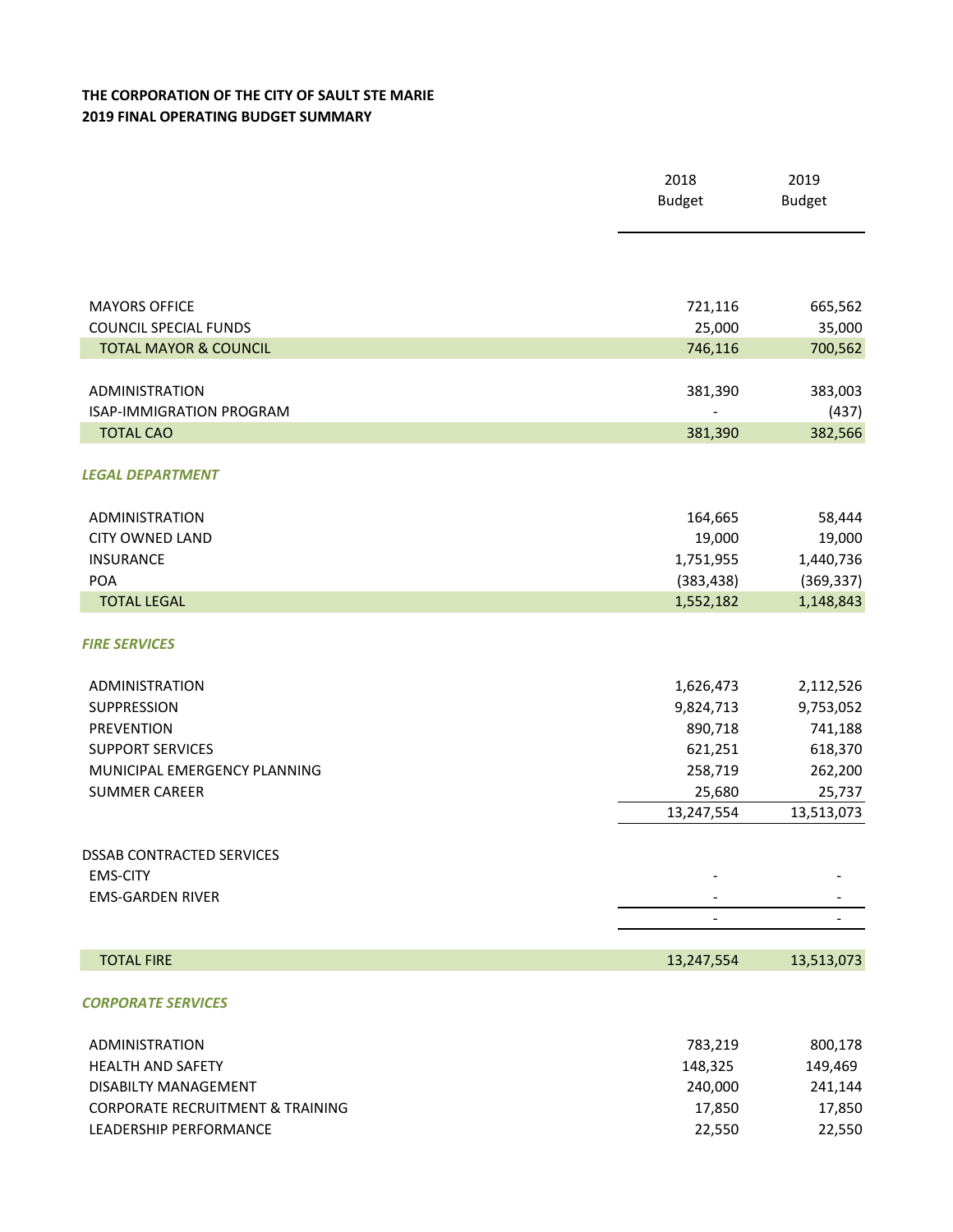|                                                                 | 2018                 | 2019                 |
|-----------------------------------------------------------------|----------------------|----------------------|
|                                                                 | <b>Budget</b>        | <b>Budget</b>        |
| <b>RETIREE BENEFITS</b>                                         | 502,800              | 652,800              |
| <b>EMPLOYEE ASSISTANCE PROGRAM</b>                              | 37,200               | 37,200               |
| <b>HEALTH AND SAFETY COMMITTEE</b>                              | 30,000               | 30,000               |
| <b>DISABLED PREMIUMS</b>                                        | 3,565                | 3,565                |
| <b>ASBESTOS PROGRAM</b>                                         | 50,000               | 50,000               |
| <b>TOTAL HUMAN RESOURCES</b>                                    | 1,835,509            | 2,004,756            |
|                                                                 |                      |                      |
| ADMINISTRATION                                                  | 758,635              | 745,918              |
| OFFICE SERVICES                                                 | 180,462              | 182,389              |
| <b>QUALITY MANAGEMENT</b>                                       | 28,250               | 33,250               |
| <b>ELECTION EXPENSE</b>                                         | 75,000               | 75,000               |
| <b>COUNCIL MEETINGS</b>                                         | 8,350                | 8,350                |
| <b>CULTURAL GRANT - WALK OF FAME</b>                            | 2,000                | 2,000                |
| <b>RECEPTIONS</b>                                               | 25,650               | 25,650               |
| <b>TOTAL CLERKS</b>                                             | 1,078,347            | 1,072,557            |
| <b>ACCOUNTING &amp; TAX</b>                                     | 1,431,282            | 1,393,455            |
| <b>INFORMATION TECHNOLOGY</b>                                   | 2,143,096            | 2,321,470            |
| <b>PURCHASING</b>                                               | 352,363              | 355,428              |
| <b>ADMINISTRATION</b>                                           | 645,512              | 636,646              |
| FINANCIAL EXPENSE - BANKING                                     | 65,000               | 65,000               |
| <b>FINANCIAL FEES</b>                                           | 87,700               | 87,700               |
| FINANCIAL EXPENSE - PROPERTY TAX                                | 2,518,691            | 2,555,355            |
| <b>TOTAL FINANCE</b>                                            | 7,243,644            | 7,415,054            |
| <b>TOTAL CORPORATE SERVICES</b>                                 | 10,157,499           | 10,492,367           |
|                                                                 |                      |                      |
| PUBLIC WORKS AND ENGINEERING                                    |                      |                      |
| <b>ENGINEERING DESIGN</b>                                       | 1,935,488            | 1,973,403            |
| <b>ADMINISTRATION</b>                                           | 187,065              | 192,174              |
| <b>BUILDING SERVICES</b>                                        | 1,430,435            | 1,547,431            |
| <b>HYDRANTS</b>                                                 | 1,060,000            | 1,154,200            |
| <b>STREET LIGHTING</b>                                          | 1,915,780            | 1,915,780            |
| SEWAGE DISPOSAL SYSTEM                                          | 5,386,670            | 5,386,670            |
| ENVIRONMENTAL CLEANUP                                           | 10,000               | 10,000               |
| MISCELLANEOUS CONSTRUCTION                                      | 1,300,000            | 1,300,000            |
| <b>TOTAL ENGINEERING</b>                                        | 13,225,437           | 13,479,658           |
|                                                                 |                      |                      |
| WORKS: ADMIN/SUPVERVISION/OVERHEAD                              | 3,067,823            | 3,219,719            |
| <b>ROADWAYS</b>                                                 | 3,296,959<br>948,785 | 3,313,585            |
| SIDEWALKS (INCLUDING WINTER CONTROL)<br>WINTER CONTROL ROADWAYS | 6,617,876            | 958,209<br>6,825,189 |
| <b>SANITARY SEWERS</b>                                          | 1,915,075            | 1,958,532            |
|                                                                 |                      |                      |

STORM SEWERS 614,941 TRAFFIC & COMMUNICIATIONS 1,685,624 1,486,739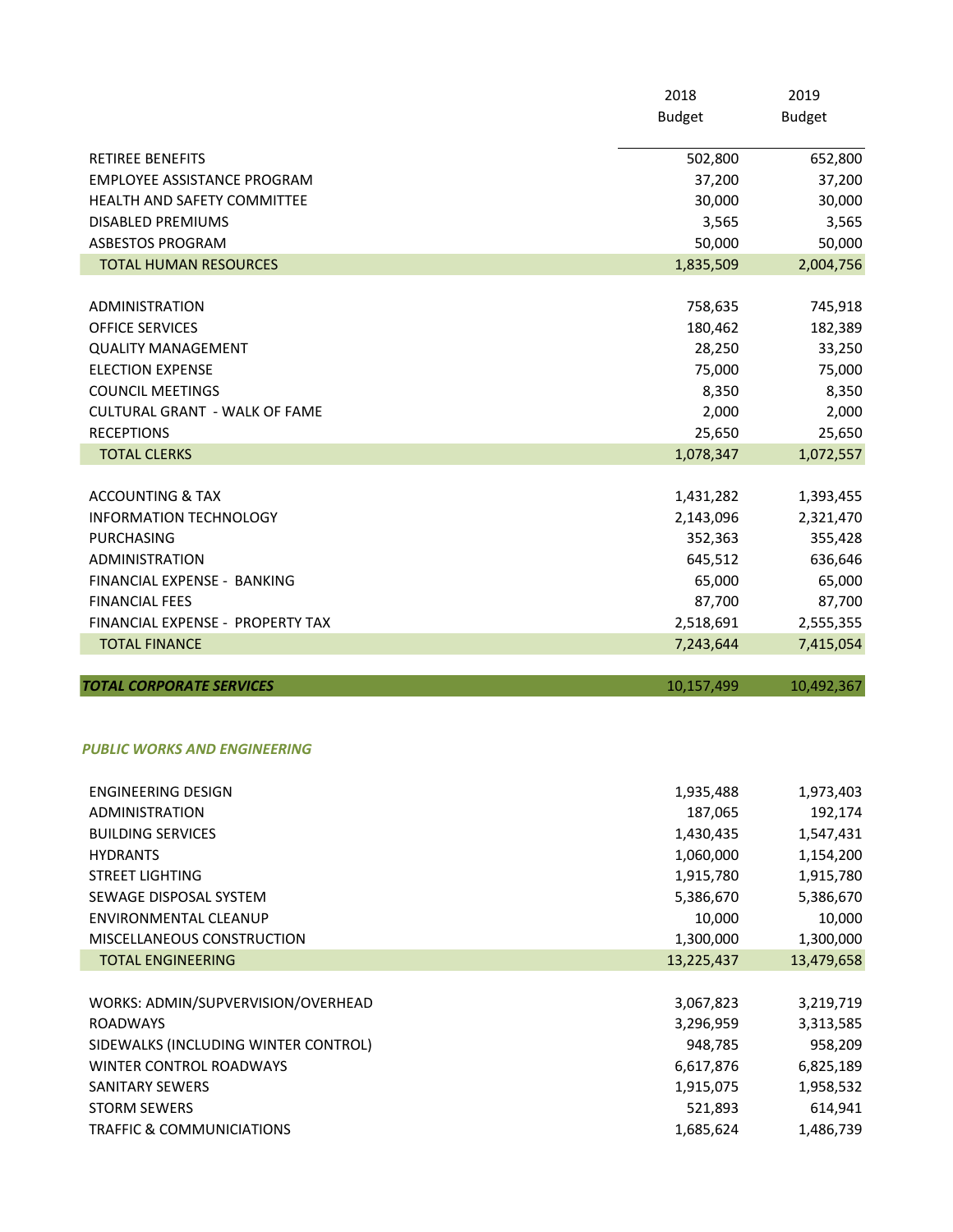|                                  | 2018<br><b>Budget</b> | 2019<br><b>Budget</b> |
|----------------------------------|-----------------------|-----------------------|
| <b>CARPENTRY</b>                 | 616,489               | 624,239               |
| ADMINISTRATION                   | 1,742,314             | 1,621,178             |
| <b>BUILDINGS &amp; EQUIPMENT</b> | 2,024,209             | 2,068,839             |
| <b>PARKS OPERATIONS</b>          | 3,207,696             | 3,285,119             |
| <b>WASTE MANAGEMENT</b>          | 2,651,480             | 3,211,453             |
| <b>TOTAL PUBLIC WORKS</b>        | 28,296,223            | 29,187,742            |
|                                  |                       |                       |

| <b>TOTAL PUBLIC WORKS AND ENGINEERING</b> | 41,521,660 | 42,667,400 |
|-------------------------------------------|------------|------------|
|                                           |            |            |

## *COMMUNITY DEVELOPMENT AND ENTERPRISE SERVICES*

| <b>FUTURE SSM</b>                                   | 444,656   | 444,656   |
|-----------------------------------------------------|-----------|-----------|
| <b>BUILDING DIVISION</b>                            | 68,149    | 157,103   |
| <b>PLANNING</b>                                     | 893,254   | 984,605   |
| HEALTHY KIDS CHALLENGE                              | 50,000    |           |
| SPORTS ADMINISTRATION                               | 14,944    | 14,962    |
| RECREATION & CULTURE ADMINISTRATION                 | 493,607   | 479,766   |
| <b>CANADA DAY</b>                                   | 10,000    | 10,500    |
| <b>MAYORS YOUTH ADVISORY</b>                        | 27,500    | 27,500    |
| MISCELLANEOUS PROGRAMS                              | 21,162    | 20,657    |
| PARKS & REC ADVISORY COMMITTEE                      | 2,465     | 1,865     |
| ROBERTA BONDAR PARK                                 | 150,488   | 156,402   |
| <b>BELLEVUE PARK MARINA</b>                         | (12, 400) | (12,055)  |
| <b>BONDAR MARINA</b>                                | 31,715    | 29,963    |
| SENIORS DROP IN CENTRE                              | 318,488   | 315,343   |
| NCC 55+ PROGRAMMING                                 | 131,545   | 130,576   |
| HISTORIC SITES BOARD - OLD STONE HOUSE              | 304,893   | 318,303   |
| <b>LOCKS OPERATIONS</b>                             | 44,050    | 45,191    |
| JOHN RHODES COMMUNITY CENTRE                        | 1,454,245 | 1,562,375 |
| <b>BEST FOR KIDS</b>                                | 8,560     | 8,527     |
| <b>FACILITIY ADMINISTRATION</b>                     | 951,558   | 917,589   |
| FACILITIES-SUMMER STUDENTS                          | 34,035    | 34,108    |
| <b>GRECO POOL</b>                                   | 56,216    | 54,149    |
| MANZO POOL                                          | 26,964    | 28,439    |
| <b>MCMEEKEN CENTRE</b>                              | 140,646   | 218,842   |
| <b>GFL MEMORIAL GARDENS</b>                         | 612,358   | 681,435   |
| NORTHERN COMMUNITY CENTRE                           | (48, 139) | (12, 719) |
| MISCELLANEOUS CONCESSIONS                           | (444)     | 2,247     |
| CSD CENTRAL ADMINISTRATION                          | 636,373   | 666,968   |
| TOTAL COMMUNITY DEVELOPMENT AND ENTERPRISE SERVICES | 6,866,888 | 7,287,297 |
|                                                     |           |           |
| <b>TRANSIT</b>                                      | 5,887,360 | 6,371,139 |
| <b>SCHOOL GUARDS</b>                                | 299,290   | 271,410   |
| <b>CEMETERY OPERATIONS</b>                          | 114,145   | (4, 286)  |
| <b>PARKING</b>                                      | 72,002    | 60,577    |
| OTHER COMMUNITY DEVELOPMENT AND ENTERPRISE SERVICES | 6,372,797 | 6,698,840 |